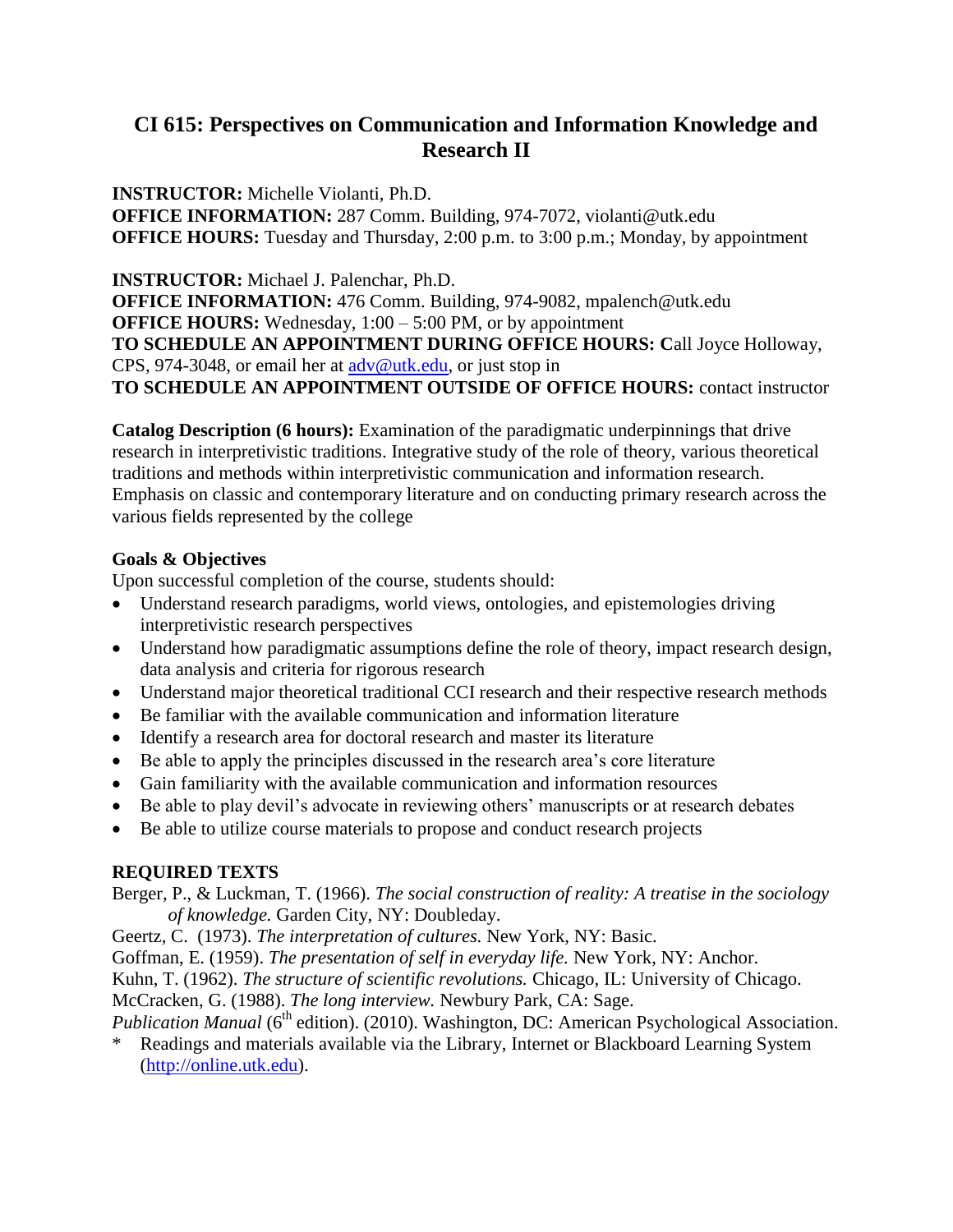**CCI Diversity Statement:** CCI recognizes and values diversity. Exposing students to diverse people, ideas and cultures increases opportunities for intellectual inquiry, encourages critical thinking, and enhances communication and information competence. When all viewpoints are heard, thoughtfully considered, and respectfully responded to, everyone benefits. Diversity and fairness unite us with the wider professional and global community.

**Disability Accommodation Statement:** Any student who feels s/he may need an accommodation based on the impact of a disability should contact with one of your instructors privately to discuss your specific needs. Please contact the Office of Disability Services at 865- 974-6087 in 2227 Dunford Hall to coordinate reasonable accommodations for students with documented disabilities.

# **POLICIES**

- This course adheres to the university's Academic Standards of Conduct and Honor Statement, as presented in the student handbook *Hilltopics.*
- Students are expected to attend all classes, arrive on time and participate in class discussion.
- In general, students are not allowed to make up missed work without advanced notice. Plans should be made to turn assignments in early if you are traveling to a conference. Exceptions will be rare and at the discretion of the instructors.
- Syllabus is subject to change, as instructors deem appropriate and necessary.
- Please turn off all handheld devices, including mobile phones, pagers, PDAs, etc. during class. Mobile devices can be used for course-related reasons only. Other uses (email, IM, Facebook, general browsing) are incredibly disrespectful.

# **ASSIGNMENTS**

- Heavy and critical reading of the assigned materials and participation in discussions.
- Individual research paper and presentation for submission to conference and then journal with appropriately reviewed literature, a research plan to answer a contemporary humanistic question in your area of interest, and data necessary to address the guiding research problem. Presentations should be between 12 and 15 minutes and presenters should be ready to field questions from the audience.
- Group research data analysis project; use the data to develop a co-authored paper for submission to conference and then journal.
- Miscellaneous assignments, including but not limited, to:
	- Analysis of Published Articles Assignment
	- Publication Outlet Options Assignment
	- Philosophy of Science Essays Assignment with Annotated Bibliographies (4) for doctoral examination core question on Ontology, Axiology, Epistemology, and Methodology
- Team Presentation and Discussion (Groups of 2)

Lead Discussant/Respondent: Each student will lead class discussion for several assigned readings throughout the semester, as well as be a synthesis respondent at the end of class periods. This is not a formal presentation. The objective of this assignment is for each student to lead a critical discussion of reading assignments, reviewing the main topic of the paper, methodology analysis, critique of results and discussion sections, as well as analyzing the writing style and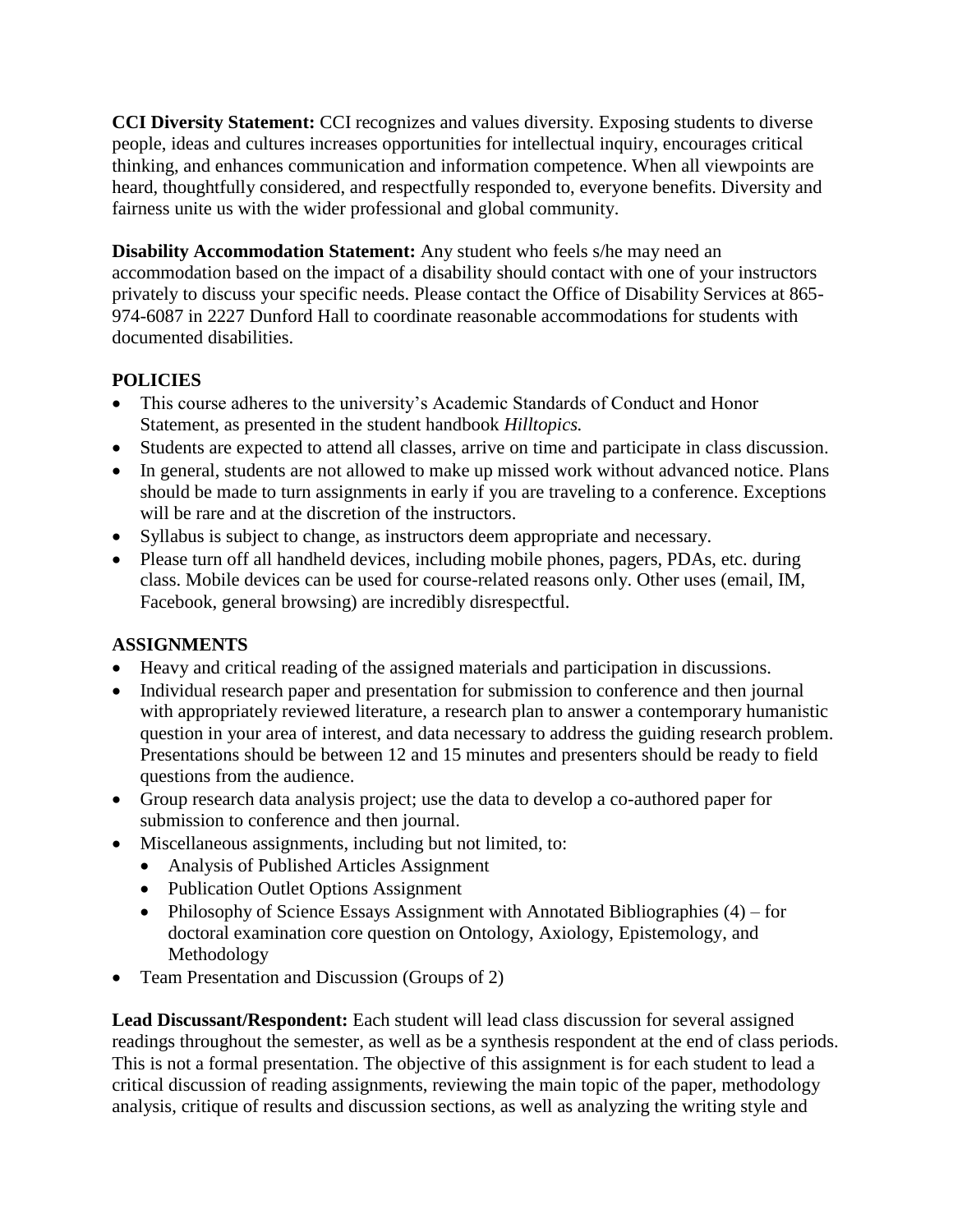academic outlet of the assigned piece. This can include elements such as background of the author(s), submission policy of the journals, editorial board of the journal, benefits to the body of knowledge, **commonalities with other assigned readings that day, research stream of the authors,** university affiliations, etc. The synthesis respondent will provide a concise synthesis of all the readings that day or related to the topic over several days.

**GRADE:** Grading is done on a traditional, graduate-level A through F scale with A representing superior performance, B representing satisfactory performance, and C representing less than satisfactory performance. The final grade is comprised of your performance on miscellaneous assignments (25%), Group Research and Data Analysis Project (25%), and Individual Research Paper & Presentation/Discussion (50%).

## **COURSE SCHEDULE (flexible)**

**THURSDAY, JANUARY 13: Course Introduction** (V&P)

**TUESDAY, JANUARY 18: Philosophy of Science** (V)

**THURSDAY, JANUARY 20: Philosophy of Science** (V)

**TUESDAY, JANUARY 25: Culture, Human Behavior in Social Situations** (P)

**THURSDAY, JANUARY 27: Phenomenology & The Paradigmatic Underpinnings of Qualitative Research** (P)

**PUBLICATION OUTLET OPTIONS ASSIGNMENT DUE**

**TUESDAY, FEBRUARY 1: Symbolic Interactionism** (P)

**THURSDAY, FEBRUARY 3: Social Constructionism** (P)

**TUESDAY, FEBRUARY 8: Translating Paradigm into Method** (V)

**THURSDAY, FEBRUAARY 10: Underpinnings of Qualitative Research Design** (V)

**TUESDAY, FEBRUARY 15: Underpinnings of Qualitative Data Analysis** (V)

**THURSDAY, FEBRUARY 17: Foundations of Critical Studies** (P) **ANALYSIS OF PUBLISHED ARTICLES ASSIGNMENT DUE**

**TUESDAY, FEBRUARY 22: Foundations of Critical Studies** (P)

**THURSDAY, FEBRUARY 24: Research Presentation Workshop & Luncheon** (P)

 CENTRIPETALS RESEARCH LUNCHEON PRESENTATION – PALENCHAR, 12:00 – 1:30 PM, UC EXECUTIVE DINING ROOM (\$8.00)